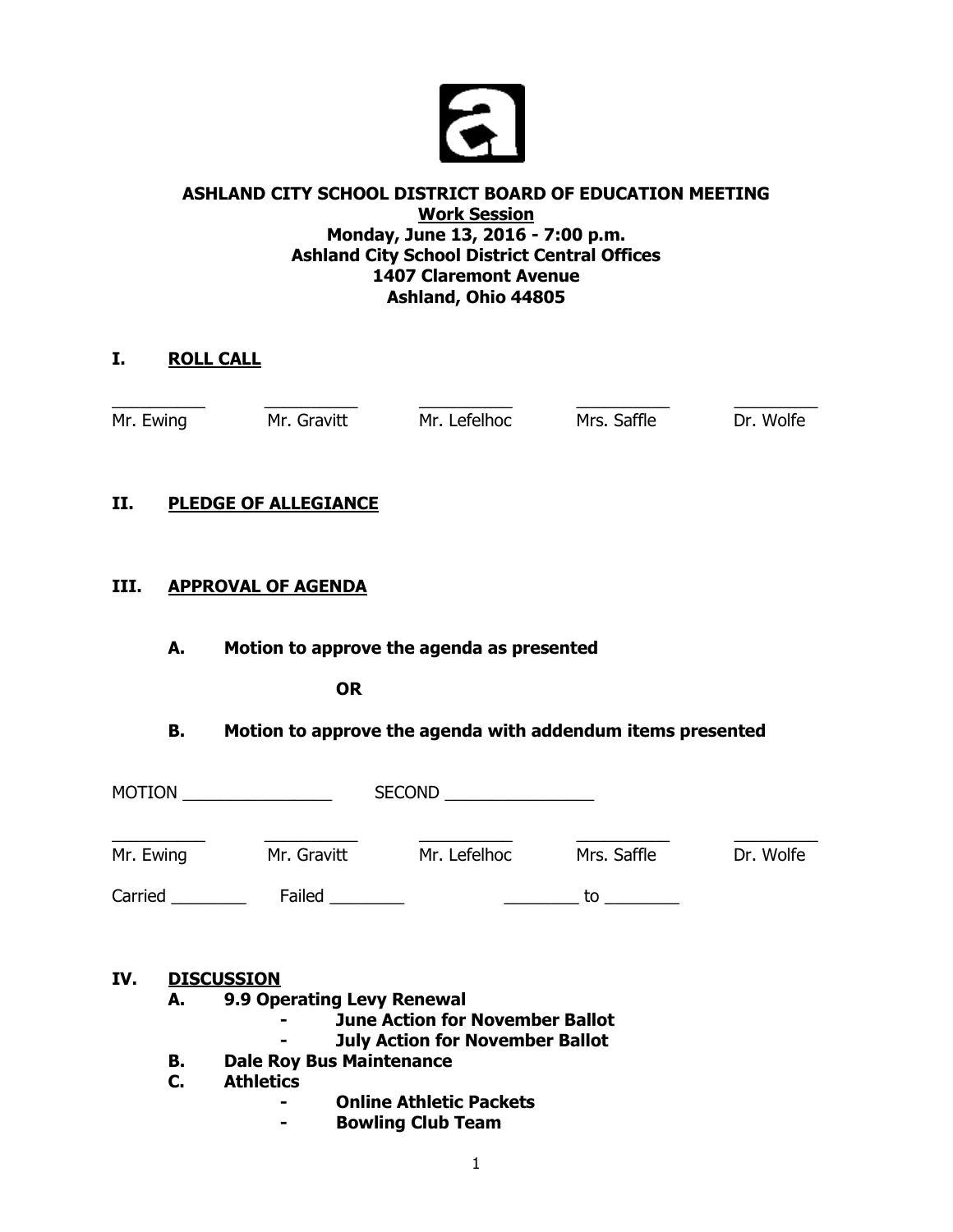- **D. Personnel**
	- **- Retire/Rehire Process – Dan Rueger**
	- **- Summer Hiring**
- **E. Health Care Renewal**
- **F. Building and Grounds**
	- **- Osborn Property**
	- **- AHS Asphalt**
	- **- Edison Summer Projects**
- **G. SORSA Renewal**
- **H. Other**

### **V. EXECUTIVE SESSION**

Whereas, as a public board of education may hold a executive session only after a majority of a quorum of this board determines by a roll call vote to hold such a session and only at a regular or special meeting for the sole purpose of the consideration of any of the following matters:



#### **A. To consider one or more, as applicable, of the checkmarked items with respect to a public employee or official:**

- 1. \_\_\_\_ Appointment
- 2. X Employment
- 3. \_\_\_\_ Dismissal
- 4. \_\_\_\_\_ Discipline
- 5. \_\_\_\_ Promotion
- 6. \_\_\_\_ Demotion
- 7. X Compensation
- 8. Investigation of charges/complaints (unless public hearing requested).

**B. To consider the purchase of property for the public purposes or for the sale of property at competitive bidding.**

**C. Conferences with an attorney for the public body concerning disputes involving the public body that are the subject of pending or imminent court action.**

**D. Preparing for, conducting, or reviewing negotiations or bargaining sessions with public employees concerning their compensation or other terms and conditions of their employment.**

**E. Matters required to be kept confidential by federal law or rules or state statutes.**